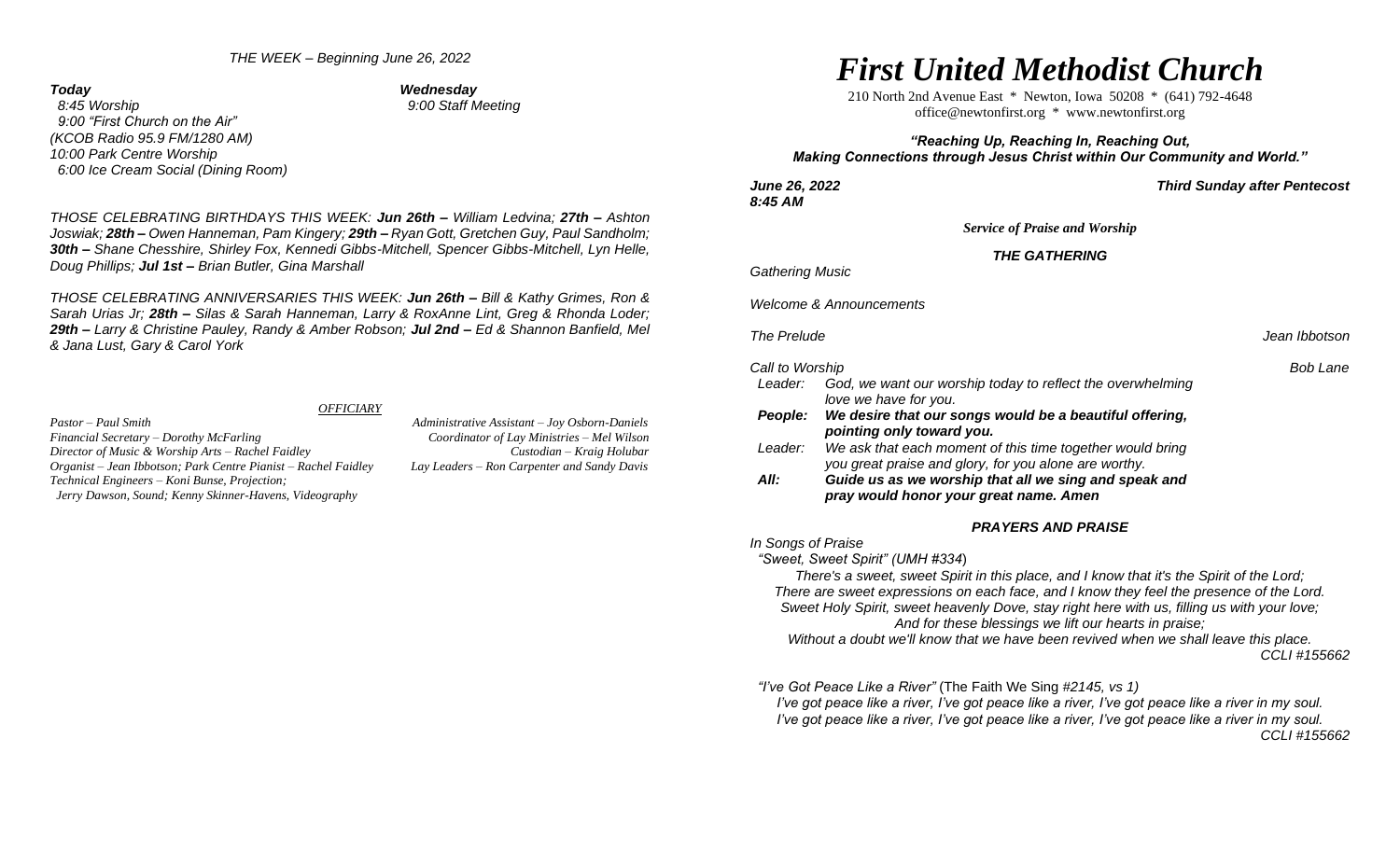## *"Gentle Shepherd"*

*Gentle Shepherd, come and lead us, for we need you to help us find our way. Gentle Shepherd, come and feed us, for we need your strength from day to day. There's no other we can turn to who can help us face another day; Gentle Shepherd, come and lead us, for we need you to help us find our way.*

*CCLI #155662*

# *\*Hymn of Praise 77 "How Great Thou Art" (vs 1 & 4)*

*O Lord my God! When I in awesome wonder consider all the worlds thy hands have made, I see the stars, I hear the rolling thunder, thy power throughout the universe displayed.*

*{Chorus}*

*Then sings my soul, my Savior God to thee; how great thou art, how great thou art! Then sings my soul, my Savior God to thee; how great thou art, how great thou art!*

*When Christ shall come with shout of acclamation and take me home, what joy shall fill my heart. Then I shall bow in humble adoration, and there proclaim, my God, how great thou art! {Chorus}*

*CCLI #155662*

*The Scripture Reading – 2 Kings 2:1-2, 6-14 (NRSV – Pew Bibles OT page 317) Now when the LORD was about to take Elijah up to heaven by a whirlwind, Elijah and Elisha were on their way from Gilgal. Elijah said to Elisha, "Stay here; for the LORD has sent me as far as Bethel." But Elisha said, "As the LORD lives, and as you yourself live, I will not leave you." So they went down to Bethel.*

*Then Elijah said to him, "Stay here; for the LORD has sent me to the Jordan." But he said, "As the LORD lives, and as you yourself live, I will not leave you." So the two of them went on. Fifty men of the company of prophets also went, and stood at some distance from them, as they both were standing by the Jordan. Then Elijah took his mantle and rolled it up, and struck the water; the water was parted to the one side and to the other, until the two of them crossed on dry ground. When they had crossed, Elijah said to Elisha, "Tell me what I may do for you, before I am taken from you." Elisha said, "Please let me inherit a double share of your spirit." He responded, "You have asked a hard thing; yet, if you see me as I am being taken from you, it will be granted you; if not, it will not." As they continued walking and talking, a chariot of fire and horses of fire separated the two of them, and Elijah ascended in a whirlwind into heaven. Elisha kept watching and crying out, "Father, father! The chariots of Israel and its horsemen!" But when he could no longer see him, he grasped his own clothes and tore them in two pieces. He picked up the mantle of Elijah that had fallen from him, and went back and stood on the bank of the Jordan. He took the mantle of Elijah that had fallen from him, and struck the water, saying, "Where is the LORD, the God of Elijah?" When he had struck the water, the water was parted to the one side and to the other, and Elisha went over.*

*The Scripture Reading – Luke 9:51-62 (NRSV – Pew Bibles NT page 66) When the days drew near for him to be taken up, he set his face to go to Jerusalem. And he sent*

# PRAYER REQUESTS

**Thanksgiving to God for…** All God's blessings The Guests & Visitors New Beginnings New Beginnings Family & Friends **Friends** Good Health **All Volunteers** All Volunteers

# **God's Guidance & Direction for…**

 People Unemployed/Economic/ World Peace Housing Struggles Local, State & National Leaders All Who Are Grieving School Students/Teachers

Sunday School Teachers/Leaders

# **God's Protection & Safety for…**

 *Those in the Military Those in Mission Work Those Protecting Us* Kevin Ehresman Cherie Miner Law Enforcement Dylan Drew Dr. Emmanuel & Florence Mefor Firefighters Lynn & Sharon Fogleman **EMTs**  Rev. Doug Williams Jane Kies

# **Those Who Mourn…**

 The family of Paul Ross The family of Joe Holubar (Kraig Holubar's father)

# **Those in Care Facilities…**

| Betty Ashby      | Helen Newton         | Judy Wittenberg       |
|------------------|----------------------|-----------------------|
| Pam Conklin      | Rita Skinner         | Teresa Yeager         |
| Andy Jackson     | <b>Phyllis Snook</b> | <b>Phyllis Yeutsy</b> |
| Marilyn Langmaid | Elsie Ulland         |                       |
|                  |                      |                       |

## **Healing & Health Concerns…**

| Sue Antle           | Paul Frohardt        | Wilma Mott          |
|---------------------|----------------------|---------------------|
| Dori Byers          | Jody Gooch           | <b>Connie Myers</b> |
| <b>Steve Dailey</b> | Wilma Grout          | Sally Rorabaugh     |
| Martie DeBoef       | Jill Hoffman         | Merna Rusk          |
| Cash Dickerson      | Vicky Holmquist      | Rev. Janna Steed    |
| Nick Dreyer         | Jean Ibbotson        | Theresa Stewart     |
| Mackenzie Eldred    | <b>Sylvie Miller</b> | Steve Thomassen     |
|                     |                      |                     |

**PLEASE NOTE: If you have a prayer request or know of a change and want it reflected in the bulletin, please call the church office at 792-4648. Please keep us updated and let us know when you would like to be removed from the prayer list.**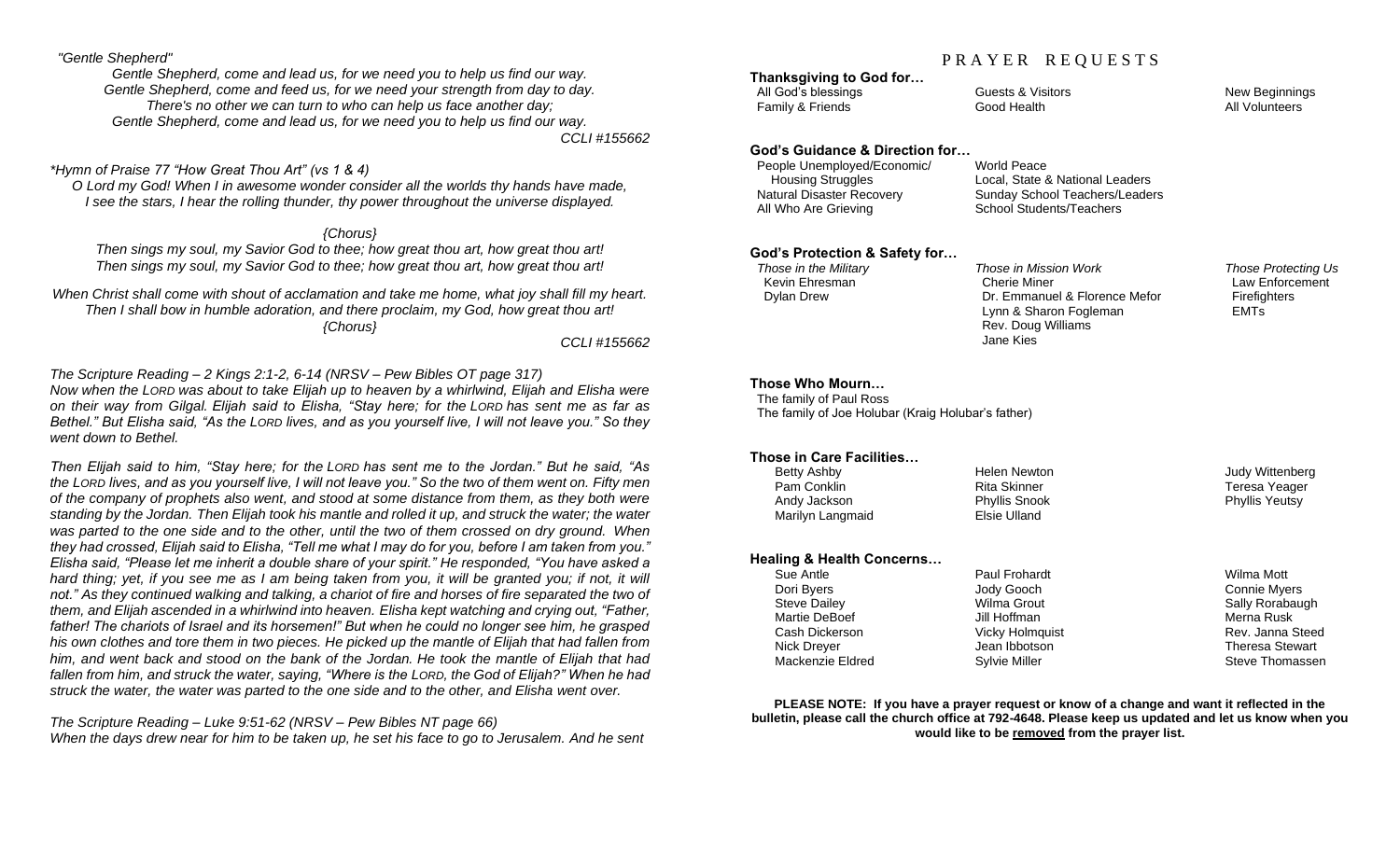*THE MISSION MARKET is now open in the narthex. As produce becomes available, you're welcome to share items and/or wrapped baked goods and craft items as well! All money will go to mission efforts. If you have any questions, please contact Mel Wilson.*

*IF YOUR SCHEDULE keeps you from attending worship, join our live-streamed worship services, devotions, and past services by visiting our website at newtonfirst.org.* 

*UMW NUT ORDERS can still be placed online until the end of 2022 by going to [https://fumcnewton.terrilynn.com](https://fumcnewton.terrilynn.com/) and order directly. Shipping remains free for orders over \$30 through the online store. Thanks to all for your continued support.*

*AS A REMINDER, if you are unable to join us in worship, please send your offering to the church office at 210 N 2nd Ave E, Newton IA 50208.Online giving is also available for donations to First United Methodist Church. This can be done by going to the church's website (newtonfirst.org) and selecting the "Give" tab. Your continued financial support is greatly appreciated.*

*DURING JUNE, JULY, AND AUGUST, United Women in Faith have planned a summer mission project to provide needed items for Discover Hope. Lists of their needs will be placed on the table in the narthex and a container will be provided for the items (non-perishable items only). They provide free meals and other services daily for people in need. At the end of each month, or sooner if the need arises, we will deliver the items to them.* 

*NEIGHBORS HELPING NEIGHBORS is collecting items needed by school teachers and school nurses, which the school budgets typically do not cover, yet many families cannot afford to provide for their children. Collection will take place during the summer and delivered to the schools in August before school opens. Please find a box in the narthex for contributions from FUMC.* 

*WE WILL BE OFFERING training on our AED, Automated External Defibrillator, after worship today. This training is open to everyone, but especially for the ushers. Learning how to use this equipment is not that hard and it can save someone's life!*

*THERE WILL BE A SPECIAL CHARGE CONFERENCE, a special meeting of the FUMC Administrative Council, on Tuesday, June 28th at 7 PM in the church dining room. The stated purpose is: "After receiving the final review from the church's attorney, the Trustees are seeking permission to sign an underground utility easement in our north parking lot with Interstate Power and Light Company and with Mahaska Communications." They will be using an underground tunnel boring machine. There will be a detailed map available.*

*BEGINNING NEXT SUNDAY, JULY 3RD, FUMC will resume Sunday morning fellowship time in the church dining room immediately following worship. It has been some time since we've been able to socialize with one another and this is a most welcome return!*

*messengers ahead of him. On their way they entered a village of the Samaritans to make ready for him; but they did not receive him, because his face was set toward Jerusalem. When his disciples James and John saw it, they said, "Lord, do you want us to command fire to come down from heaven and consume them?" But he turned and rebuked them. Then they went on to another village. As they were going along the road, someone said to him, "I will follow you wherever you go." And Jesus said to him, "Foxes have holes, and birds of the air have nests; but the Son of Man has nowhere to lay his head." To another he said, "Follow me." But he said, "Lord, first let me go and bury my father." But Jesus said to him, "Let the dead bury their own dead; but as for you, go and proclaim the kingdom of God." Another said, "I will follow you, Lord; but let me first say farewell to those at my home." Jesus said to him, "No one who puts a hand to the plow and looks back is fit for the kingdom of God."*

# *Prayers of the People*

*Call to Prayer 2200 "O Lord, Hear My Prayer" (*The Faith We Sing x2*) O LORD, hear my prayer. O LORD, hear my prayer. When I call, answer me. O LORD, hear my prayer. O LORD, hear my prayer. Come and listen to me. CCLI #155662*

*Congregational Prayer – God, today we simply come in gratitude. We are thankful for this beautiful place to gather in your name, for here we are challenged, encouraged and reminded of who you are and what you have done. We have been blessed with the fruit of your Spirit. We are thankful for the love, patience, kindness and gentleness of your Spirit. Continue your transforming work whereby we who have been loved will love; we with whom you have been patient will show patience; we to whom kindness has been shown will be kind; and we with whom you have been gentle will be gentle ourselves with all people. For all of this and more, we are so very grateful. Amen*

*Silent Prayer*

*The Lord's Prayer*

*In Children's Time* 

*Hymn 349 "Turn Your Eyes upon Jesus"*

*Turn your eyes upon Jesus, look full in his wonderful face, And the things of earth will grow strangely dim in the light of his glory and grace.* 

*CCLI #155662*

# *Children's Message*

*Offertory Scripture – Psalm 77:13-15 (NRSV – Pew Bibles OT page 508)*

*Your way, O God, is holy. What god is so great as our God? You are the God who works wonders; you have displayed your might among the peoples. With your strong arm you redeemed your people, the descendants of Jacob and Joseph.*